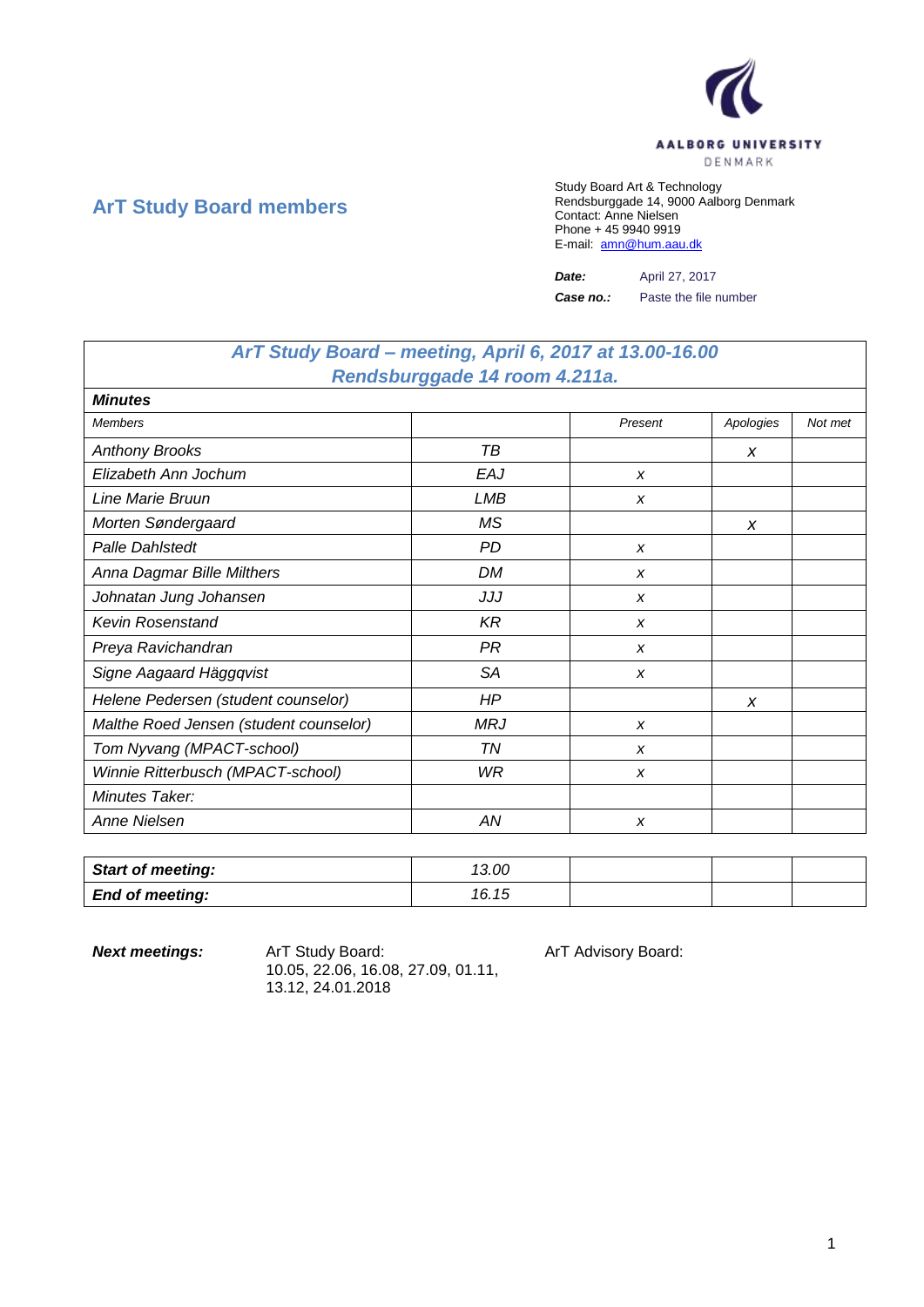

| 1.<br>Approval of Agenda 05.04.2017<br>Approved                                                                                                                                                                                                                                                                                                                             |  |
|-----------------------------------------------------------------------------------------------------------------------------------------------------------------------------------------------------------------------------------------------------------------------------------------------------------------------------------------------------------------------------|--|
|                                                                                                                                                                                                                                                                                                                                                                             |  |
|                                                                                                                                                                                                                                                                                                                                                                             |  |
| 2.<br>Approval of Minutes 15.03.2017                                                                                                                                                                                                                                                                                                                                        |  |
| Postponed to next meeting                                                                                                                                                                                                                                                                                                                                                   |  |
| 3.<br>News:                                                                                                                                                                                                                                                                                                                                                                 |  |
| 3.a.<br><b>Head of Study (LMB)</b>                                                                                                                                                                                                                                                                                                                                          |  |
| Short summary for ArT programme - History for new members<br>$\blacksquare$<br>Name of the study English/Danish - Jonathans thoughts on the Art and Technology name.<br>(Attached)<br>MA in ArT                                                                                                                                                                             |  |
| LMBJ have had a meetings with:                                                                                                                                                                                                                                                                                                                                              |  |
| Head of School, TN and Head of MT Section, Thomas Moeslund about ArT in general and<br>teaching hours for fall 2017.                                                                                                                                                                                                                                                        |  |
| Coming meeting with:                                                                                                                                                                                                                                                                                                                                                        |  |
| HUM-FAK representative for $PR -$ to update ArT webpage and to discuss how to promote<br>$\blacksquare$<br>the ArT programme in the future. She has some ideas to both webpages and new folders.<br>Gerhard Funk, KunstUNI, Linz, Austria - about a proposition of an Erasmus exchange pro-<br>gramme AAU and the university.                                               |  |
| Short summary of ArT Programme.                                                                                                                                                                                                                                                                                                                                             |  |
| ArT startet up in September 2008. I was a wish of making an international, creative, technology and<br>research programme placed at Ministry of Education. Other creative programme is placed as Art<br>Academies at Ministry of Culture.                                                                                                                                   |  |
| The name in English is Art & Technology and translated directly to Danish it is "Kunst & Teknologi",<br>but as all educations called "Kunst" will normally be placed at Ministry of Culture. Therefore it was<br>decided to call the programme "Oplevelsesteknologi" in Danish and placed at Ministry of Education.                                                         |  |
| JJJ thinks that the Signal value between the English - Danish title of ArT is interrupting.                                                                                                                                                                                                                                                                                 |  |
| JJJ: With these points regarding the twin titles of the study, I intend to have the study council focus on what<br>and whom this study produces.                                                                                                                                                                                                                            |  |
| Does the study, as implied by its Danish title, create "experience technologists" or does it create, as implied by<br>the English tile, people working with art and & technology?                                                                                                                                                                                           |  |
| It seems important that the university, those managing the study, and the study board are to make themselves<br>conscious that this schism between the Danish and the English titles also creates a schism in the professional<br>identity of the study - the one that the students are a part of both during their study and that they get to take with<br>them afterwards |  |
| "Art and technology" signals that this is a haven where one can engage with art and technology - without being<br>an artist, without wanting to be an art historian, and without having to engage or acquire an academic ballast or<br>approach to the twin fields of Art & Technology. This essence and message can also spread to the way that the                        |  |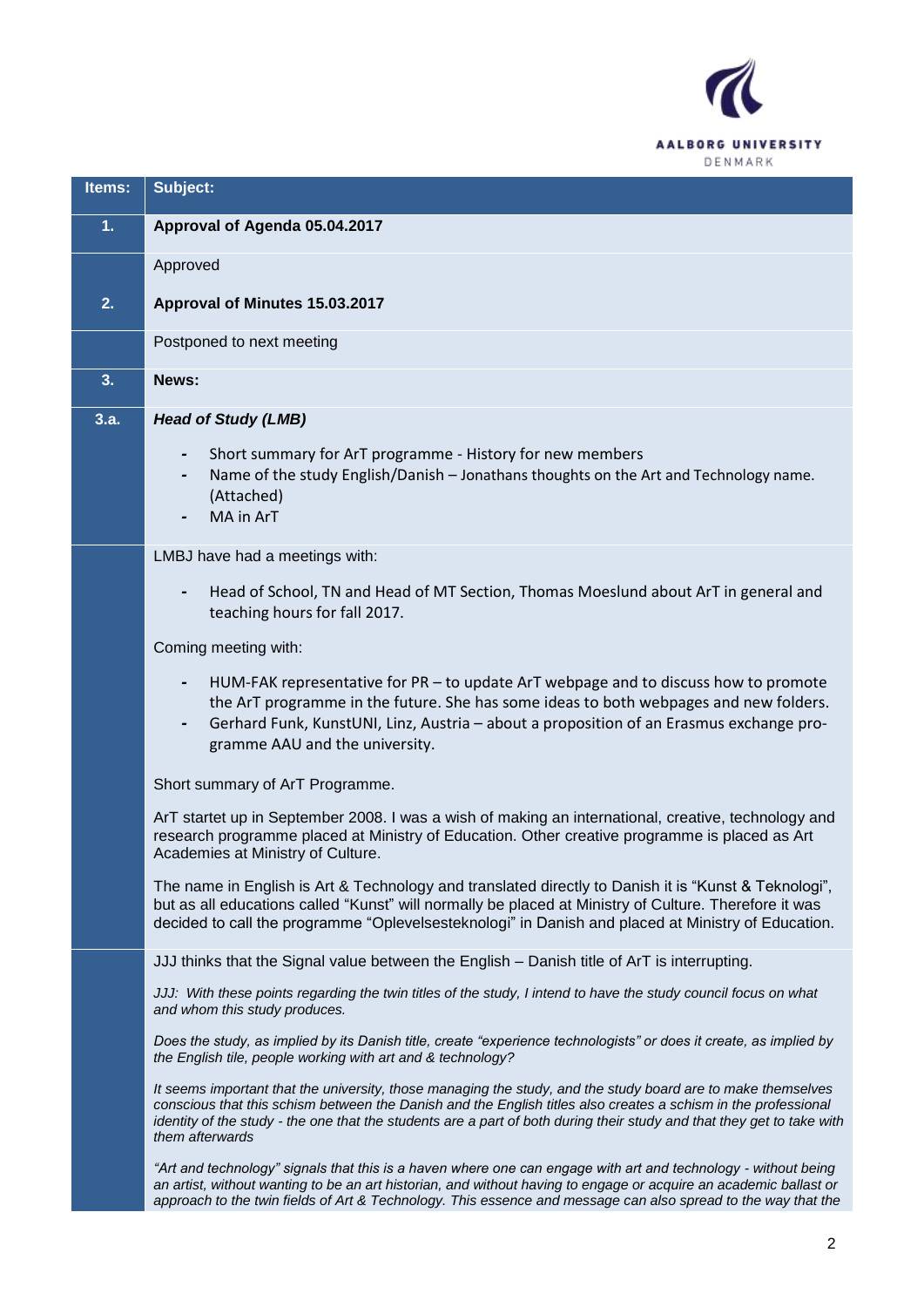

|      | students engage with the study and their initial contact with their study.                                                                                                                                                                                                                                                                                                                                                                                                                                                                                                                                |
|------|-----------------------------------------------------------------------------------------------------------------------------------------------------------------------------------------------------------------------------------------------------------------------------------------------------------------------------------------------------------------------------------------------------------------------------------------------------------------------------------------------------------------------------------------------------------------------------------------------------------|
|      | The Danish title (oplevelsesteknologi) signals a focus on event-design, interactions, a direct relation between<br>these two technologies, and the artistic and academic understanding and approach to these fields. The title also<br>indicates that an installation/artifact/event's basis for creating experiences must be in the relationship between<br>the actors, interactions, aesthetics and technology - and that one will acquire the abilities and academic com-<br>petences to analyze, describe and create an experience through a holistic understanding of its constituent ele-<br>ments. |
|      | So where between these titles, and their implied fields, do students, whose approach to the study, and their<br>intention being, to at some point become "experience-technologists" belong?                                                                                                                                                                                                                                                                                                                                                                                                               |
|      | It was decided to check up upon al exiting material/descriptions on ArT webpages (incl. AAU<br>webpages) to streamline all webpages about ArT, and to make a large update at the same time.<br>LMBJ, PD, JJJ, MRJ/HP, KR and DM.                                                                                                                                                                                                                                                                                                                                                                          |
|      | In 2012/2013 ArT asked for a MA accreditation - which was rejected.                                                                                                                                                                                                                                                                                                                                                                                                                                                                                                                                       |
|      | Next year 2018 the programme will be 10 years and it is time to start the discussion about the pos-<br>sibilities of new application for a Master in Art & Technology with departments, faculty etc                                                                                                                                                                                                                                                                                                                                                                                                       |
| 3.b. | <b>Students (SA)</b>                                                                                                                                                                                                                                                                                                                                                                                                                                                                                                                                                                                      |
|      | no news                                                                                                                                                                                                                                                                                                                                                                                                                                                                                                                                                                                                   |
| 3.c. | <b>Students Supervisors (MRJ/HP)</b>                                                                                                                                                                                                                                                                                                                                                                                                                                                                                                                                                                      |
|      | To get an overview over activities for the student's supervisors and how to be present at different<br>student arrangements - LMBJ have had a meeting with MRJ and HP.                                                                                                                                                                                                                                                                                                                                                                                                                                    |
| 3.d. | <b>CAT-School (FH/WRB)</b>                                                                                                                                                                                                                                                                                                                                                                                                                                                                                                                                                                                |
|      | The CAT-School has changed name to MPACT-School - and Tom Nyvang has been pointed out as<br>the Head of school.                                                                                                                                                                                                                                                                                                                                                                                                                                                                                           |
|      | Study Boards under MPACT are: Music, Music Therapy, Psychology, ArT, Communication Digital<br>Media all placed at Department of Communication and Psychology.                                                                                                                                                                                                                                                                                                                                                                                                                                             |
|      | TN gave a short orientation about a student conference for all MPACT students. To make a better<br>knowledge about the studies, to start collaboration amongst the programmes and to show the inter-<br>ests that are common for the studies.                                                                                                                                                                                                                                                                                                                                                             |
|      | To get to know each other.                                                                                                                                                                                                                                                                                                                                                                                                                                                                                                                                                                                |
|      | It will be possible to get fund for IT – send an application/budget for MPACT school and they will look<br>at it.                                                                                                                                                                                                                                                                                                                                                                                                                                                                                         |
| 4.   | Semester evaluation Fall 2016, ArT1, ArT3 and ArT5                                                                                                                                                                                                                                                                                                                                                                                                                                                                                                                                                        |
|      | ArT5                                                                                                                                                                                                                                                                                                                                                                                                                                                                                                                                                                                                      |
|      | External collaboration with Aalborg Theatre (AaT) worked very well for both parts. AaT wants to do it<br>again.                                                                                                                                                                                                                                                                                                                                                                                                                                                                                           |
|      | AaT offers that EAJ can do lectures, workshops at AaT and that ArT can use their facilities on spot.                                                                                                                                                                                                                                                                                                                                                                                                                                                                                                      |
|      | Workshops with ex. lighting design, costume design et                                                                                                                                                                                                                                                                                                                                                                                                                                                                                                                                                     |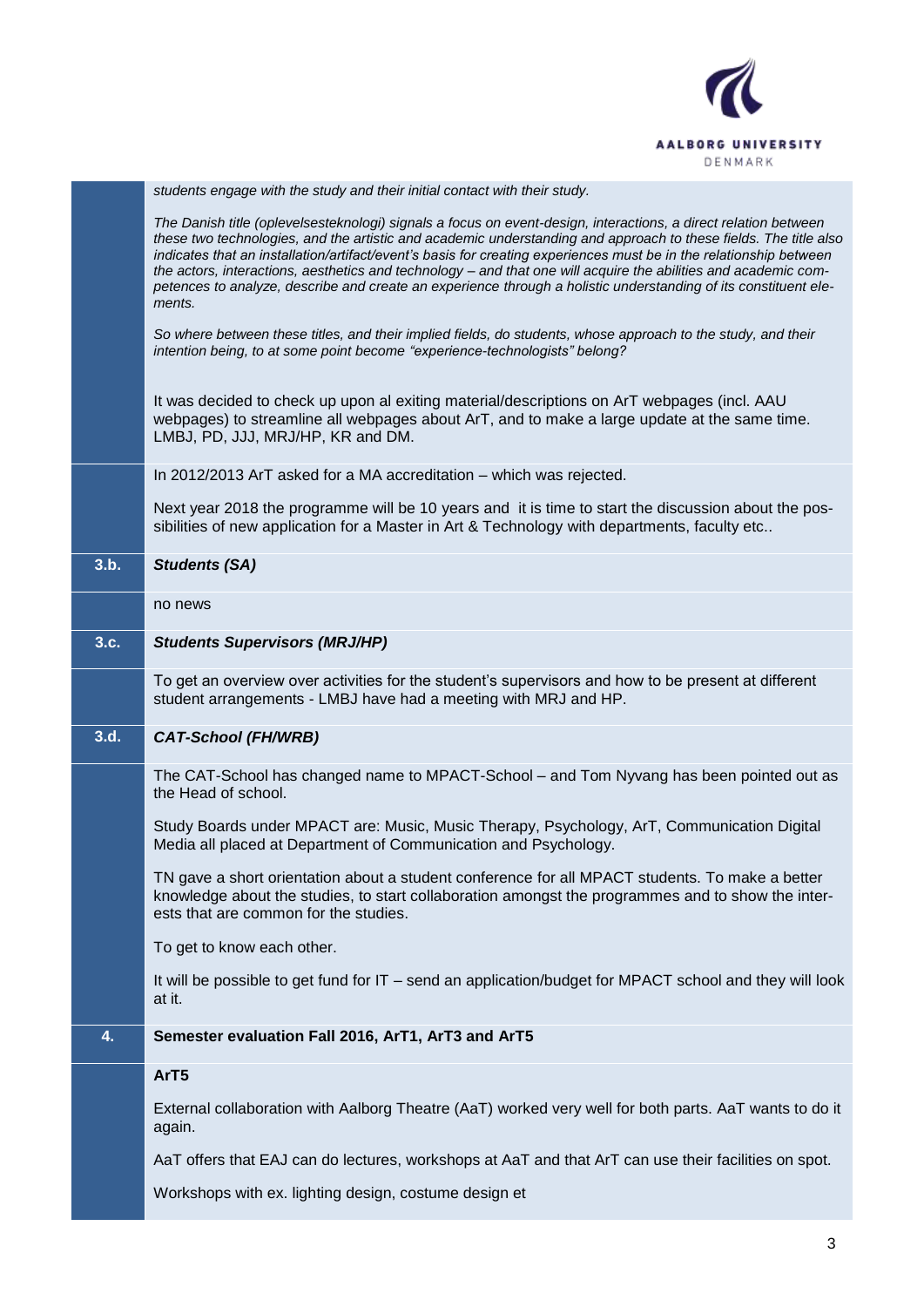

EAJ did a lot of teaching and supervising at ArT5, which was OK, for next year it would be preferred if there are 2 supervisors at the semester  $(5<sup>th</sup>$  semester is a supervision heavy semester).

External teacher for Performance Technology (workshop) – was great. Brings in new challenges and experiences at the semester. The students taught a lot of having a guest teacher for this workshop – they found new sides in themselves.

Art Based Research – Lack of an overview of the whole programme.

Elective at ArT5 – better information about electives and which courses are/can are given at both 5. and 6. Semester. The student's supervisor is asked to make a list over courses at other programme.

Labs – equipment for lending out in more than one week. TN (MPACT-school) will contact Media-lab for a longer period to rent the equipment (around the exhibition).

Will it be possible to get donation from external partners into the semester? How!

The semester evaluation was approved.

## **ArT3**

There were a comment about AAM III – content/staff has to be changed before next semester since current teacher is leaving AAU

TN announced that the students can get access to LYNDA.com where you can find instructions to different programming, video and design courses.

The semester evaluation was approved.

### **ArT1**

As an international study ArT has to be aware of the issue of getting SU as international students.

It has been a problem that students were working late and didn't show up for classes, which causes problems in creating groups. The tutor corps has to be aware of this and must inform/guide the new students.

The content of the module Problem Based Learning has to be changed so it gives tools to the specific ArT study.

Suggestion for next  $1<sup>st</sup>$  semester coordinator:

- the  $1<sup>st</sup>$  semester student takes part in arranging the RUS-programme and RUS-trip.
- create smaller groups
- wet-lab has to be emptied at the end of each semester
- content of sketching technique course to sketching classes

The semester evaluation was approved (and can be used as a manual for next semester coordinator).

### **5. Coordinator Manual – first draft (LMB)**

*-* Discussion/approval of content of the manual. Please bring your suggestions for changes and additions.

PD: Continuity from two aspects:

Teachers – the same teacher gets the course the year after (if the work was OK last year)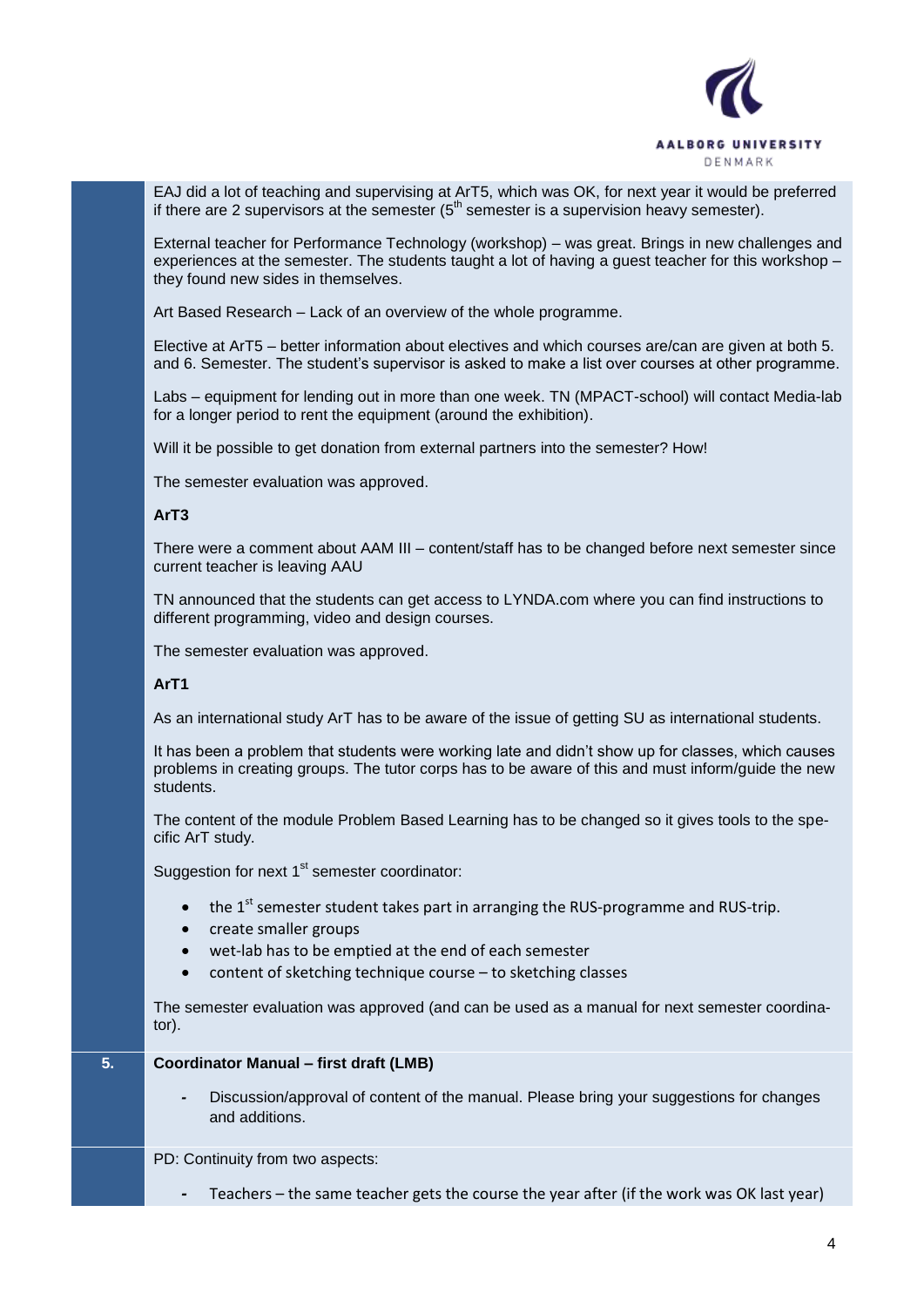

|    | Students - show where the course are connected to each other.                                                                                                                          |
|----|----------------------------------------------------------------------------------------------------------------------------------------------------------------------------------------|
|    | The account of the courses should not be mentioned – otherwise it has to be changed each time it<br>changes.                                                                           |
|    | TN: The coordinator should have the comments from last semesters.                                                                                                                      |
|    | Please send any comments to the manual to LMBJ before next ArT Board meeting.                                                                                                          |
| 6. | <b>Fall Semester 2017</b>                                                                                                                                                              |
|    | <b>Budget</b><br>-<br>Coordinators<br>Preparing, deadlines etc.                                                                                                                        |
|    | ArT1: Suggestion to have a dialogue with Falk Heinrich, KOM about coordination of ArT1                                                                                                 |
|    | ArT3: Marcus Löchtefeld, MT                                                                                                                                                            |
|    | ArT5: Elizabeth Ann Jochum, KOM                                                                                                                                                        |
|    | Semester Guide - 1 week before ArT meeting in June 2017                                                                                                                                |
| 7. | Hiring a PR employee (not Obel funding).                                                                                                                                               |
|    | What is the task for an ArT PR worker?                                                                                                                                                 |
|    | LMBJ and SAH will make a list of requirement for the job.                                                                                                                              |
| 8. | Welcome package to new students at ArT.                                                                                                                                                |
|    | Information at www.art.aau.dk                                                                                                                                                          |
|    | <b>AAU Study Guide for incoming students:</b>                                                                                                                                          |
|    | http://www.en.aau.dk/education/bachelor/art-technology (eng) and<br>http://www.aau.dk/uddannelser/bachelor/art-technology (dk)                                                         |
|    | DM, JJJ, HP and a international student will make a suggestion for next meeting.                                                                                                       |
| 9. | MOU - Performance residency Theatre Nordkraft (EAJ)                                                                                                                                    |
|    | EAJ is working with Friedrich Kirschner (FK) in collaboration with Teater Nordkraft and ArT,                                                                                           |
|    | AAU.                                                                                                                                                                                   |
|    | The collaboration will involve travel and international collaboration with 3-4 students from Ernst<br>Busch (Hochschule für Schauspielkunst) and 3-4 students from Art and Technology. |
|    | There will be given one public lecture (FK) and lead two performance workshops in Aalborg<br>between May 2017 and August 2017.                                                         |
|    | Travel budget to Aalborg a total of three times in this period.                                                                                                                        |
|    |                                                                                                                                                                                        |